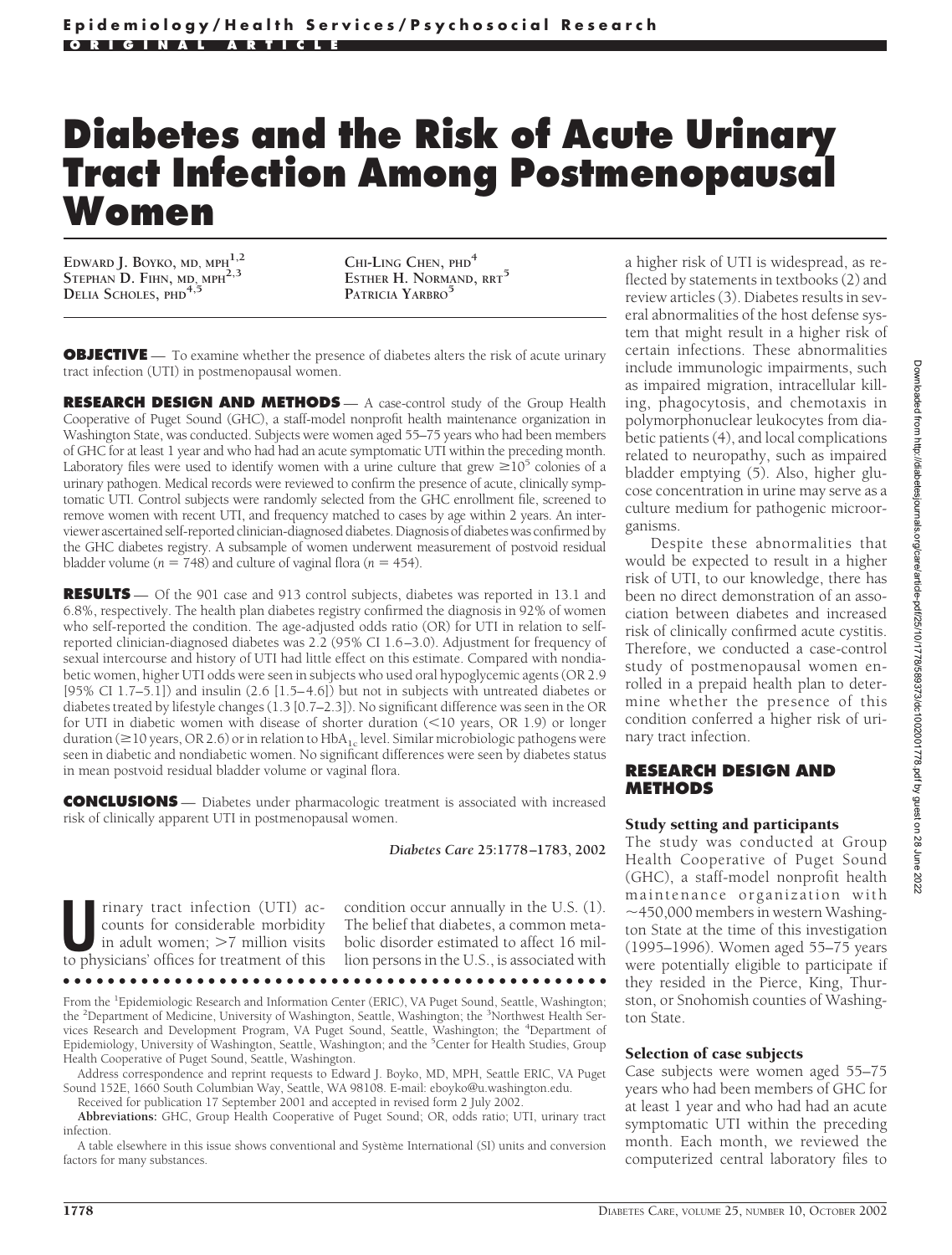identify all women who had a urine culture during the preceding month that grew  $\geq 10^5$  colonies of a urinary pathogen. We excluded women whose urine samples were obtained during treatment for a previously diagnosed UTI or who had asymptomatic bacteriuria. This review yielded more case subjects than could be interviewed in a given month, so subjects were selected from the last date of the month backward to minimize recall bias.

We reviewed the medical records of potential case subjects for documentation of an acute, symptomatic UTI, defined as the presence of dysuria, frequency, or urgency for  $\leq$ 2 weeks. Absence of symptoms led to exclusion. The remaining women were screened further by telephone interview to determine eligibility for the study.

# Selection of control subjects

Each month, we randomly selected age frequency–matched (within 2 years) women from the GHC enrollment file to serve as control subjects. These subjects must have been enrollees of GHC for at least 1 year at the time of selection. Also, computerized hospital discharge and laboratory files were screened to eliminate women with evidence of a UTI within the preceding month. Records of either a clinical diagnosis of UTI or a urine culture with  $\geq 10^5$  uropathogenic organisms per milliliter within the preceding month were grounds for exclusion as control subjects.

## Final selection of case and control subjects

After securing permission from their primary care physicians, potential case and control subjects were sent a recruitment letter describing the study; the letter advised the individuals that we would contact them by telephone to schedule an interview and explained how to decline participation. We made up to 10 attempts to reach each woman by telephone. When a potential study subject was contacted, we confirmed that she was still an active member of GHC and a resident of the predetermined geographic catchment area. Remaining women were questioned further regarding the presence of the following health conditions and were excluded from the study if any were present: neurologic problems that might interfere with voiding, severe disability, dementia, severe psychiatric disorder, use of a urinary drainage appliance (including straight or indwelling catheter), residence in a nursing home, end-stage renal disease, or active cancer. We then described the study procedures to the remaining eligible subjects, requested verbal consent, and scheduled an interview with those who consented. All procedures used in the study were approved by the human subjects committees of the University of Washington and Group Health Cooperative.

# Data collection

We conducted all interviews by telephone over a 24-month period from 1994–1996 with the aid of computer-assisted telephone interviewing software (CiIII; Sawtooth Software, Ketchum, ID). This software can be programmed to incorporate complex branching logic and can perform automatic range checks and examine internal consistency. The interview was extensively tested and revised before deployment in the field. During the first and last months of the study, 10% of interviews were monitored by a second interviewer, who simultaneously recorded responses to assess reliability. Inter-rater reliability was  $>90\%$  for all items.

Presence of diabetes was determined by the response given to the following question "Have you ever been told by a doctor or nurse that you have diabetes?" The following diabetes characteristics were also assessed by interview: age of diagnosis, current treatment, history of diabetic coma or ketoacidosis, and continuous use of insulin since diagnosis. Subjects with onset of diabetes before 30 years of age, continuous use of insulin, and history of coma/ketoacidosis were defined as having type 1 diabetes.

We collected additional information on covariates during the interview, including ethnicity, level of education, history of UTI, and frequency of sexual intercourse. Because 1:1 matching was not used, the history of time-limited exposures that occurred near the time of UTI onset was assessed using an alternate strategy. This was accomplished by setting one "reference date" for each monthly sample of case and control subjects. For each monthly sample, the 15th day of that month was programmed into the interviewing software to serve as the temporal point of reference for all questions relat-

ing to time-limited exposures during the month before the UTI. For example, "In the month before July 15th, did you have sexual intercourse?" The mean and median times from the reference date to the time of the interview were 62 and 60 days, respectively.

We used the GHC diabetes registry to confirm diabetes status as determined by interview. This registry captures information from several GHC databases, including laboratory, pharmacy, and hospital discharge summary, at monthly intervals to continuously update the diabetes status of enrollees. Subjects are entered into this registry for specified time periods (indicated in parentheses) if they meet the following criteria: *1*) hospital discharge diagnosis of diabetes at any time (indefinite); *2*) random plasma glucose level  $\geq$ 200 mg/dl (12 months); 3) fasting plasma glucose level  $\geq$ 140 mg/dl (12 months); 4)  $HbA_{1c} \ge 7.0\%$  (12 months); and *5*) receipt of a prescription for insulin or oral hypoglycemic agent (3 years). The time-limited membership of the registry was designed to exclude individuals in whom transient hyperglycemia developed due to secondary conditions, such as use of corticosteroids or occurrence of stressful illnesses. The nature of this timelimited membership probably leads to underascertainment of diabetic subjects who remain well controlled with lifestyle modification only and those who have not been previously diagnosed. Of the 178 diabetic subjects identified in this study by interview, 163 were included in the GHC diabetes registry (92%). This analysis confirmed the validity of self-reported diabetes diagnosis in this study.

 $HbA_{1c}$  measurements were extracted from the GHC laboratory database for study subjects with diabetes. Of the 178 individuals with diabetes, one or more  $HbA_{1c}$  measurements were found for 159 (89%). The most recent  $HbA_{1c}$  measurement before the reference date was used in this analysis. These were collected between September 1993 and September 1996, and three different assays were used for this measurement over this time period: total glycohemoglobin by column affinity chromatography,  $HbA_{1c}$  by immunoassay, and  $HbA_{1c}$  by highperformance liquid chromatography. For 50% of the diabetic subjects, this measurement was obtained within 84 days of the reference date, and for 75% of diabetic subjects, the measurement was obtained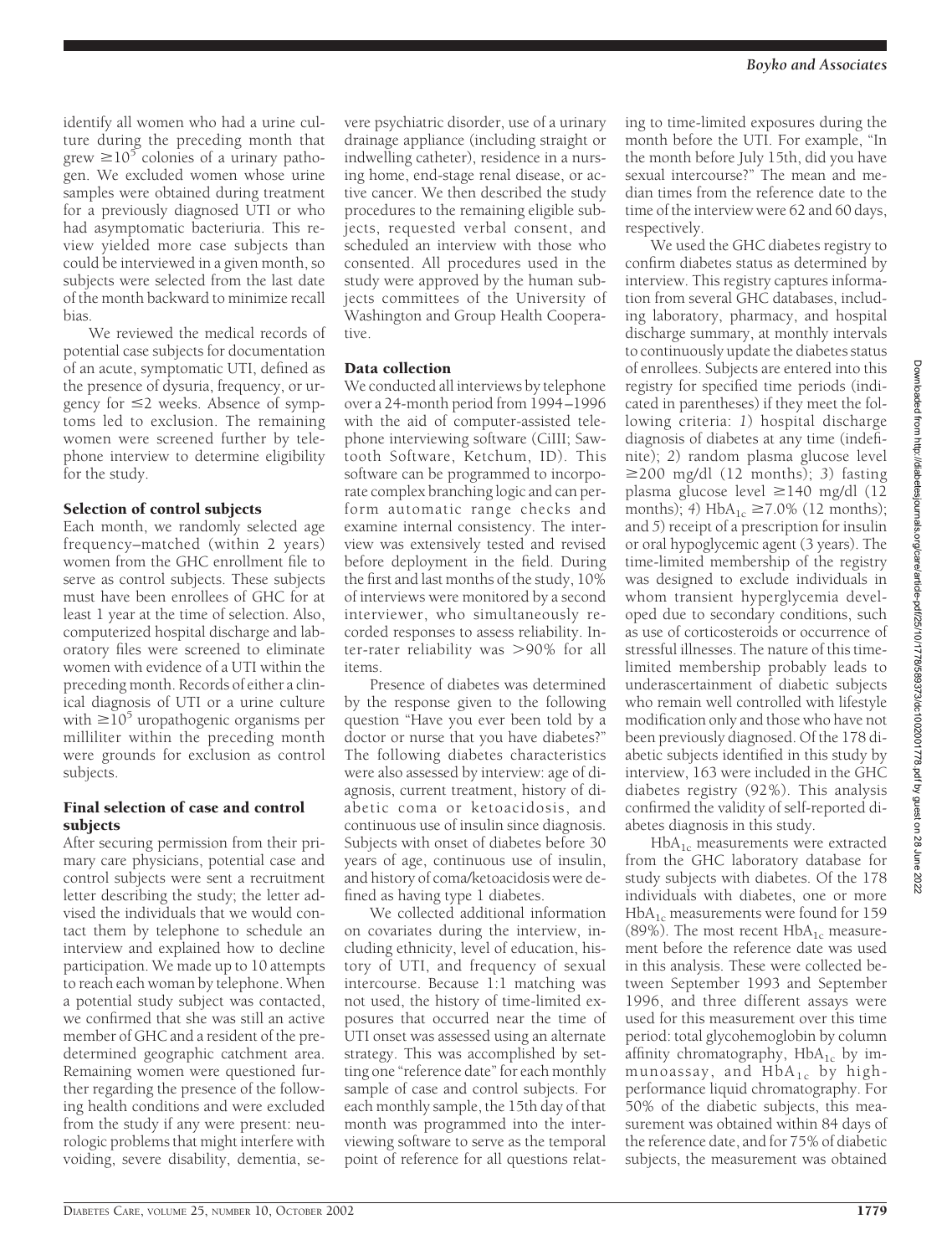| Table 1-Characteristics of study subjects by case and control status |  |  |  |
|----------------------------------------------------------------------|--|--|--|
|                                                                      |  |  |  |
|                                                                      |  |  |  |

| Characteristic                   | $(n = 901)$    | Control subjects<br>$(n = 913)$ | P value |
|----------------------------------|----------------|---------------------------------|---------|
| Mean age (years $\pm$ SD)        | $66.1 \pm 6.2$ | $66.2 \pm 6.3$                  | 0.835   |
| Married or living as married     | 588 (65.4%)    | 576 (63.2%)                     | 0.333   |
| Ethnicity                        |                |                                 | 0.106   |
| Caucasian                        | 838 (93.2%)    | 841 (92.3%)                     |         |
| African-American                 | $19(2.1\%)$    | $23(2.6\%)$                     |         |
| Asian-American                   | $21(2.4\%)$    | $36(4.0\%)$                     |         |
| Other                            | $19(2.1\%)$    | $10(0.6\%)$                     |         |
| Educational level                |                |                                 | 0.091   |
| $\leq$ 12 years                  | 373 (41.6%)    | 368 (40.6%)                     |         |
| $>12$ years to completed college | 392 (43.4%)    | 416 (45.6%)                     |         |
| More than college                | 133 (15.0%)    | 127 (14.0%)                     |         |
| Annual income                    |                |                                 | 0.865   |
| $<$ \$25,000                     | 293 (37.4%)    | 293 (36.9%)                     |         |
| \$25,000-50,000                  | 361 (46.1%)    | 376 (47.3%)                     |         |
| $>$ \$50,000                     | 130 (16.6%)    | 126 (15.6%)                     |         |

Data are *n*  $(\%)$ 

within 172 days of the reference date. Remaining  $HbA_{1c}$  measurements were taken 172–508 days before the reference date.

Women were invited to attend the study clinic after the interview, during which time postvoid residual volume was measured using ultrasonography (BladderScan BVI 2500+; Diagnostic Ultrasound Corporation, Redmond, WA). Three measurements were made, and the average of these three values was used in the analysis. We also obtained a swab sample of the vaginal introitus for culture. Standard laboratory methods using blood and MacConkey agar plates were used to identify *Enterobacteriaceae* and grampositive cocci. We also cultured specimens for lactobacilli and yeast. The results of vaginal swab cultures were reported semiquantitatively on a scale of  $0-4+$ .

The mean and median times from the reference date to the study clinic visit were 107 and 99 days, respectively. A total of 748 women presented for measurement of postvoid residual bladder volume, and of these, 454 provided a vaginal swab sample for microbiologic culture.

# Statistical methods

Comparison of categorical variables was performed using an exact test for contingency tables, whereas mean values were compared using the unpaired Student's *t* test (6). Conditional logistic regression analysis was used to estimate odds ratios

(ORs) for UTI associated with exposures of interest while adjusting for covariates; strata were defined by the "reference date" (as described above) for case subjects and corresponding control subjects (7). ORs and 95% CIs were constructed using standard methods (7). Stata software (version 6; Stata, College Station, TX) was used for all statistical analyses. Postestimation test commands within Stata were used to statistically compare ORs between and within categories of a covariate using the Wald test.

**RESULTS** — A total of 1,092 case and 1,271 control subjects met the eligibility criteria for the study, but 13% of the former and 22% of the latter declined participation. In addition, we did not succeed in contacting a number of eligible subjects (4% of case subjects and 6% of control subjects). The final participation rate among eligible subjects was 83% of case subjects and 72% of control subjects. Characteristics of study subjects by case and control status are shown in Table 1. Case and control subjects were similar with regard to mean age, marital status, ethnicity, highest educational level attained, and annual income category.

Age-adjusted ORs for potential risk factors of interest and proportion exposed are shown in Table 2. The age-adjusted relative OR of UTI was significantly greater than one for presence of diabetes. The elevation in risk of UTI among diabetic women was mainly present in those under pharmacologic treatment to reduce plasma glucose levels. No increase in odds of UTI was seen in diabetic women treated by lifestyle changes or not treated for diabetes. ORs for UTI of a similar magnitude were seen for insulin and oral hypoglycemic agent treatments. A direct comparison of the ORs for insulin and oral hypoglycemic treatments showed no statistically significant difference (*P* 0.869). No significant linear trend was seen between duration of diabetes and odds of UTI among diabetic women (data not shown). When duration of diabetes was dichotomized at the median value, a higher OR for UTI was seen in women with diabetes for  $>$ 10 years as compared with those having diabetes for  $\leq$  10 years, but these ORs did not differ significantly  $(P = 0.269)$ . Although type 2 diabetes was associated with a higher OR for UTI than type 1 diabetes, no significant difference was seen in the relative odds of UTI by diabetes type  $(P = 0.441)$ .

Mean  $HbA_{1c}$  level ( $\pm$ SD) did not differ by case or control status among the 159 diabetic women for whom this measurement was available (case subjects  $10.3 \pm 0.3\%$ , control subjects  $10.0 \pm 0.0\%$ 0.4%;  $P = 0.567$ ) or when we restricted this comparison to measurements taken within 6 months (case subjects  $10.2 \pm$ 0.3%, control subjects  $10.5 \pm 0.5\%$ ;  $P =$ 0.549) or 3 months (case subjects  $10.0 \pm$ 0.3%, control subjects  $10.1 \pm 0.4\%$ ;  $P =$ 0.808) before the time of the UTI. Only  $HbA<sub>1c</sub>$  measurements taken within 180 days of the UTI were used in remaining analyses. Similar ORs for UTI were seen in women with  $HbA_{1c}$  levels  $>8.0$  or ≤8.0% (Table 2). No significant linear trend was seen between  $HbA_{1c}$  level and odds of UTI among diabetic women in analyses adjusted for age alone as well as age, frequency of sexual intercourse over the past year, and history of UTI (data not shown). Adjustment for the type of  $HbA_{1c}$ assay method did not substantially alter the results of these analyses (data not shown).

Multivariate conditional logistic regression models were estimated to determine whether the association between diabetes and diabetes characteristics was due to confounding by frequency of sexual intercourse or history of UTI. Results of these models are shown in Table 2. Results are very similar to those shown in the age-adjusted models in Table 2 for presence of diabetes, diabetes treatment, dia-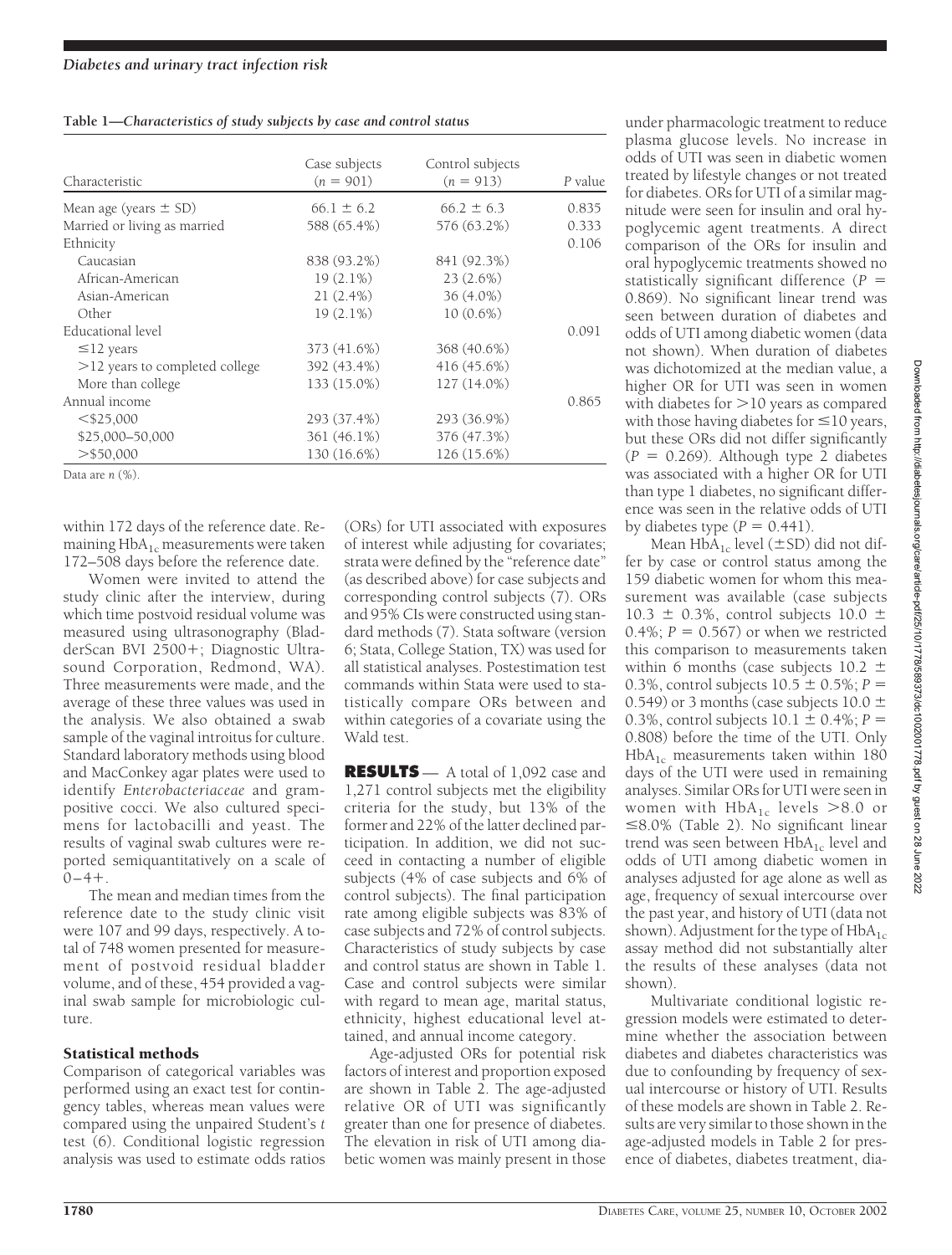|                                        |               |                  | Age-adjusted OR (95%<br>CI) | Multivariate OR* (95%<br>CI) |
|----------------------------------------|---------------|------------------|-----------------------------|------------------------------|
| Exposure                               | Case subjects | Control subjects |                             |                              |
| Diabetes                               |               |                  |                             |                              |
| Absent                                 | 781 (86.9%)   | 849 (93.2%)      | 1.0 (referent)              | 1.0 (referent)               |
| Present                                | 118 (13.1%)   | $62(6.8\%)$      | $2.2(1.6-3.0)$              | $2.2(1.5-3.1)$               |
| Diabetes treatment                     |               |                  |                             |                              |
| Diabetes absent                        | 781 (86.9%)   | 849 (93.3%)      | 1.0 (referent)              | 1.0 (referent)               |
| None/lifestyle changes                 | $27(3.0\%)$   | 23(2.5%)         | $1.3(0.7-2.3)$              | $1.4(0.8-2.5)$               |
| Oral medication                        | $50(5.6\%)$   | $19(2.1\%)$      | $2.9(1.7-5.1)$              | $2.8(1.6-5.1)$               |
| Insulin                                | $41(4.6\%)$   | $10(2.1\%)$      | $2.6(1.5-4.6)$              | $2.7(1.4-4.9)$               |
| Duration of diabetes                   |               |                  |                             |                              |
| Diabetes absent                        | 781 (87.1%)   | 849 (93.3%)      | 1.0 (referent)              | 1.0 (referent)               |
| $<$ 10 years                           | 56 (6.2%)     | 35 (3.9%)        | $1.9(1.2-2.9)$              | $2.0(1.2-3.2)$               |
| $\geq$ 10 years                        | 60(6.7%)      | 26 (2.9%)        | $2.6(1.6-4.3)$              | $2.4(1.5-4.0)$               |
| Diabetes type                          |               |                  |                             |                              |
| Diabetes absent                        | 783 (87.0%)   | 850 (93.2%)      | 1.0 (referent)              | 1.0 (referent)               |
| Type 1 diabetes                        | $4(0.4\%)$    | $4(0.4\%)$       | $1.3(0.3-5.2)$              | $1.1(0.3-4.6)$               |
| Type 2 diabetes                        | 113 (12.6%)   | 58 (6.4%)        | $2.2(1.6-3.1)$              | $2.2(1.6-3.2)$               |
| $HbA_{1c}$ within 180 days of the UTI  |               |                  |                             |                              |
| Diabetes absent                        | 781 (90.3%)   | 849 (95.8%)      | 1.0 (referent)              | 1.0 (referent)               |
| Diabetes present $HbA_{1c} \leq 8.0\%$ | $40(4.6\%)$   | $17(1.9\%)$      | $2.5(1.4-4.5)$              | $2.4(1.3-4.5)$               |
| Diabetes present $HbA_{1c} > 8.0\%$    | $44(5.1\%)$   | 20(2.3%)         | $2.7(1.6-4.7)$              | $2.7(1.5-4.9)$               |

**Table 2—***ORs for UTI by exposures of interest adjusted for age and in multivariate models*

Data are *n* (%). \*Adjusted for age, history of UTI, and average frequency of sexual intercourse over the past year.

betes type, and duration of disease. Similar results were obtained in models that adjusted for age and frequency of sexual intercourse only (data not shown). Similar results were also obtained whether sexual intercourse was entered as a frequency-over-the-past-year variable, with coding as shown in Table 2, or a frequency-over-the-past-month variable, with coding of none, 1, 2, 3, 4, and  $>4$ times (data not shown).

The frequency of urinary pathogens identified at the time of the UTI, in  $\geq 10^5$ colony-forming units per milliliter, by diabetes status was compared within the 901 cases; the diabetic proportion is given first for each of the following organisms: *Escherichia coli* 0.75, 0.83; *Enterococcus* 0.05, 0.02; *Proteus* species 0.04, 0.04; group B streptococcus 0.04, 0.02; *Klebsiella* species 0.07, 0.05; and all others 0.05, 0.04. These frequencies did not significantly differ in exact contingency table analysis  $(P = 0.172)$ .

Mean bladder residual volume  $(\pm SD)$ did not differ by diabetes status in the subsample of 682 nondiabetic and 66 diabetic women who underwent this measurement (diabetes absent  $19.5 \pm 28.2$ ml, diabetes present  $18.3 \pm 24.5$  ml;  $P =$ 0.780) or by case/control status (case subjects,  $n = 397, 18.6 \pm 29.1$  ml; control

subjects,  $n = 352$ ,  $20.3 \pm 26.4$  ml;  $P =$ 0.818). Diabetic women reported a significantly higher prevalence of any urinary incontinence than nondiabetic women  $(62.8 \text{ vs. } 50.2\%$ , respectively;  $P = 0.006$ ). In the subsample of women who underwent vaginal culture for assessment of microbiologic colonization, no statistically significant differences by diabetes status were seen in vaginal colonization with *E. coli*, *Lactobacillus acidophilus*, gramnegative rods other than *E. coli*, or yeast organisms, but when examined by case/ control status, women with prior UTI had a significantly higher prevalence of *E. coli* colonization (Table 3).

**CONCLUSIONS** — This study confirms that diabetes is associated with a higher risk of acute symptomatic UTI in postmenopausal women. Women undergoing pharmacologic treatment for diabetes were mainly at higher risk, suggesting an association between severity of diabetes and risk of UTI. The risk of UTI was similar, regardless of whether diabetes was present for  $\leq 10$  or  $> 10$  years. One would expect a higher risk of UTI with longer duration of diabetes, as is the case with some diabetes complications, such as retinopathy or neuropathy (8). Failure to detect an association with duration of

diabetes may be due to the frequent occult onset of type 2 diabetes (9). This analysis found no significant association between degree of glycemic control as assessed by  $HbA_{1c}$  level and odds of UTI, although it is possible that the small sample size of diabetic women with this measurement may have resulted in insufficient power to detect a clinically meaningful difference. Furthermore, the association between diabetes or diabetes characteristics and UTI risk could not be explained by confounding due to frequency of sexual intercourse, a major risk factor for UTI (10), or even history of UTI. The small number of subjects with type 1 diabetes  $(n = 8)$  precluded making definitive conclusions about whether UTI risk varies by diabetes type. There was no marked difference in the type of microorganism causing the UTI in the diabetic and nondiabetic women. *E. coli* was the predominant pathogen in both groups.

Several potential mechanisms for a higher occurrence of UTI in diabetic women were explored in this study. Assuming that bladder residual volume and vaginal flora were similar when measured in our study clinic after the occurrence of UTI, it did not seem that diabetic women differed from nondiabetic women with regard to either postvoid residual mean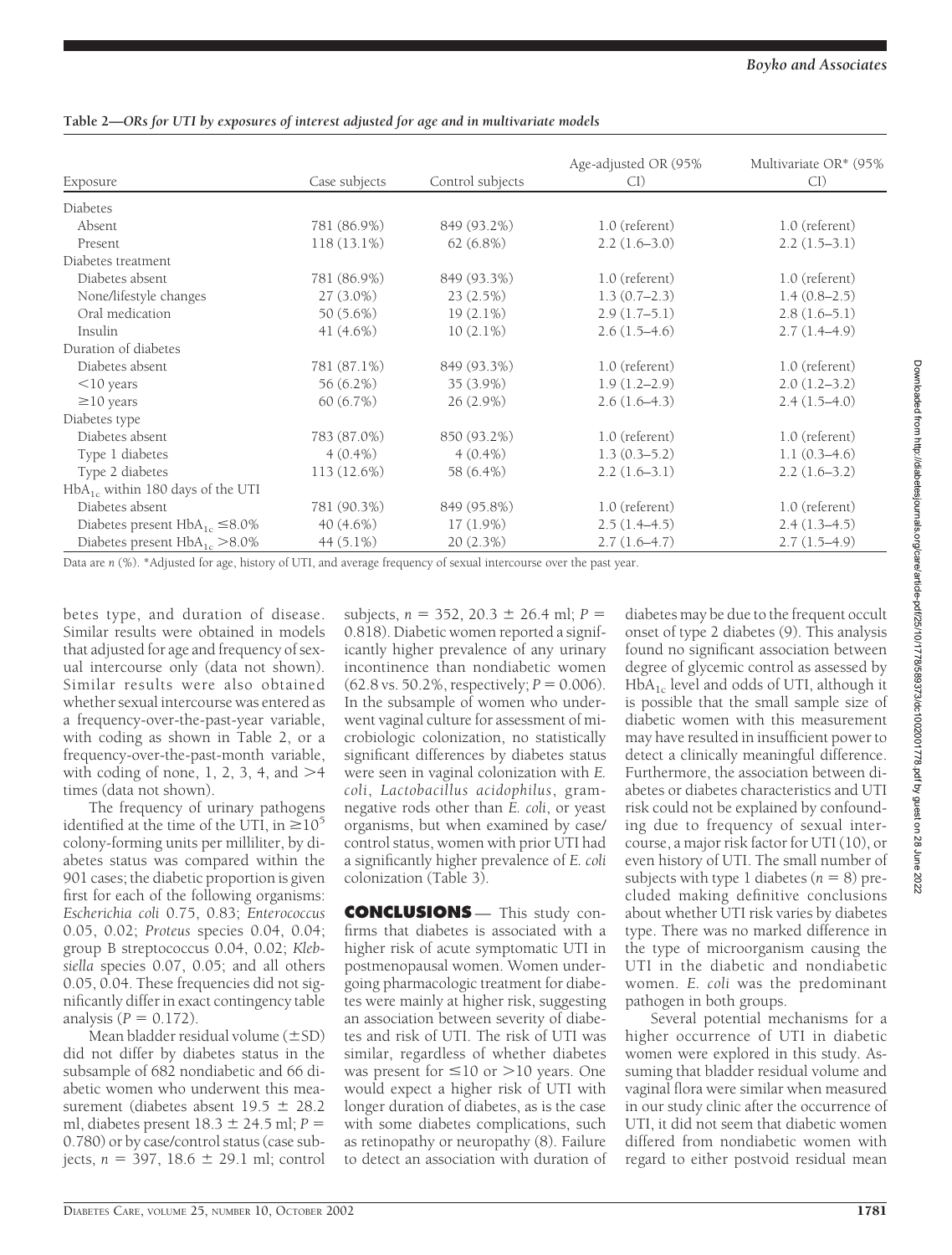| Table 3-Presence of diabetes and case/control status in relation to vaginal flora assessed after occurrence of UTI in a subsample of women |  |
|--------------------------------------------------------------------------------------------------------------------------------------------|--|
| $(n = 454)$                                                                                                                                |  |

| Characteristic                                                   | Diabetes absent<br>$(n = 417)$ | Diabetes present<br>$(n = 37)$  | P value |
|------------------------------------------------------------------|--------------------------------|---------------------------------|---------|
| Number with vaginal E. coli present                              | 164 (39.3%)                    | 17 (46.0%)                      | 0.431   |
| Number with vaginal L. acidophilus present                       | 260 (62.7%)                    | 26 (70.3%)                      | 0.357   |
| Number with vaginal gram-negative rod other than E. coli present | $26(6.2\%)$                    | $4(10.8\%)$                     | 0.292   |
| Number with vaginal yeast present                                | 48 (11.5%)                     | $7(18.9\%)$                     | 0.186   |
|                                                                  | Case subjects<br>$(n = 262)$   | Control subjects<br>$(n = 192)$ |         |
| Number with vaginal E. coli present                              | 119 (45.4%)                    | $62(32.3\%)$                    | 0.005   |
| Number with vaginal L. acidophilus present                       | 167(63.4%)                     | 119 (62.3%)                     | 0.714   |
| Number with vaginal gram-negative rod other than E. coli present | 18 (6.9%)                      | $12(6.3\%)$                     | 0.793   |
| Number with vaginal yeast present                                | $32(12.2\%)$                   | 23 (12.0%)                      | 0.940   |
| Data and $(0/1)$                                                 |                                |                                 |         |

Data are *n* (%).

urine volume or vaginal microbial environment. Measurement of these characteristics before occurrence of UTI is needed to confirm these results. The higher prevalence of self-reported urinary incontinence among diabetic women suggests altered voiding physiology that may be linked to higher risk of UTI in a manner to be determined.

To our knowledge, no controlled study has previously demonstrated an association between diabetes and confirmed, clinically apparent UTI in a generally healthy community-dwelling population. The National Health and Nutrition Examination Survey II (NHANES II) included a nationally representative sample of the U.S. population during the years 1976–1980 and provides information to address this question. This study established the presence of diabetes by interview or oral glucose tolerance test in several thousand women, who were also questioned regarding whether they had had a UTI during the past 12 months. Similar self-reported prevalence of UTI was seen in women aged 45–74 years with previously diagnosed diabetes (11.8%), previously undiagnosed diabetes (10.1%), and normal glucose tolerance (10.4%) (11). Although a major problem with these data is the lack of confirmation of UTI diagnosis, they suggest a similar prevalence of recent UTI regardless of diabetes status in this age group of women.

Much of the pertinent literature on this question has examined the prevalence of asymptomatic bacteriuria, de-

fined as  $\geq 10^5$  microorganism colonies per milliliter of urine, in relation to diabetes. Asymptomatic bacteriuria is believed to lead to a higher risk of UTI (12), and this has recently been shown in women with type 2 diabetes in particular (13). A number of controlled, cross-sectional studies of the association between bacteriuria and diabetes have been published, as recently summarized (11). Of the 12 reviewed studies, 75% reported higher prevalence of bacteriuria in diabetic subjects, ranging from two- to fourfold times the frequency in control subjects (14– 25). Two of these studies demonstrated higher prevalence of bacteriuria with increasing duration of diabetes but no association with  $HbA_{1c}$  level (15,23). With regard to nosocomial bacteriuria, one prospective study demonstrated 2.3-fold higher odds of this outcome in relation to diabetes in hospital inpatients with an indwelling Foley catheter (26).

Numerous precautions were taken to minimize potential bias in this population-based study. To prevent misclassification of UTI, we used a case definition (acute urinary symptoms plus a culture yielding  $\geq 10^5$  microorganisms per milliliter) that is more than 95% specific for this diagnosis (27) and confirmed this diagnosis using data from medical records, laboratory files, and patient interviews. To avoid the biases associated with selection of control subjects from clinical or other "convenience" settings, we randomly selected these women from the entire GHC enrollment population in the four counties targeted. We attempted to minimize recall bias by interviewing cases as soon as possible after the occurrence of UTI (28). Reliability among interviewers was high, and the computer-assisted interview was designed to minimize interviewer errors with built-in branching logic and range checks. Subject participation frequency among the total eligible population was high for a study of this type, therefore reducing the potential for selection bias. Given that the population was mainly Caucasian, the results may not be generalizable to other ethnic groups. A major advantage of this study is that it reflects the influence of diabetes and other risk factors on risk of UTI in a population-based sample of generally healthy, community-dwelling women. In "convenience" or referral populations, selection bias may be present and generalizability of findings may be limited.

The diagnosis of diabetes was confirmed for most cases using the GHC diabetes registry. It is likely that diabetes was also present in women not reporting this condition, given that many cases of this disease remain undiagnosed (8). Such misclassification is likely to have been nondifferential and, therefore, would have resulted in a bias in any association found toward the null value. One might speculate that history of UTI would lead to higher diagnostic suspicion and possibly more frequent detection of diabetes in women with this history. If history of UTI is a marker for enhanced diagnostic surveillance for diabetes, then adjustment for this history would have been expected to lead to a diminution in the association be